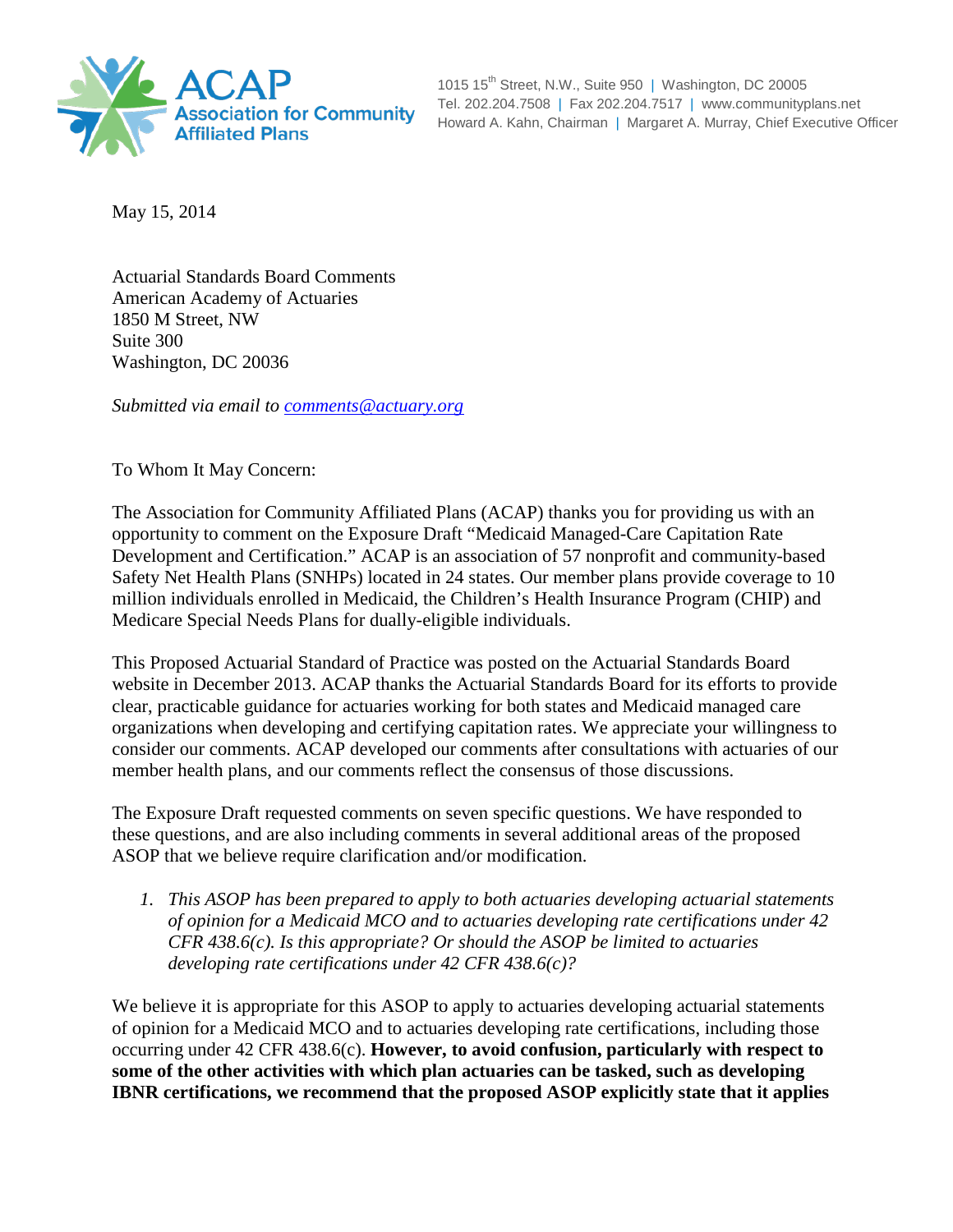

**only to managed care** *capitation rate development and certification as part of the bid process* **for Medicaid (and, see below, CHIP) MCOs.** We believe that this clarification will dispel any uncertainty that might occur with respect to understanding that this ASOP applies only to the actuaries when they are developing and certifying the rates paid to MCOs by governmental entities – in many states this will be the actuary working for or on behalf of the state, but in some states it will be the plan actuary developing rate bids to present to the state.

*2. As written, this ASOP applies to Children's Health Insurance Program (CHIP) managedcare capitation rate development. Is this appropriate?*

We believe that it is appropriate for the ASOP to apply to managed-care capitation rate development for both the Medicaid and CHIP programs. We recognize that the process for establishing managed care capitation rates in the CHIP program can vary from that in Medicaid but, to the extent that certifications of actuarial soundness are required, we concur that these standards should apply.

*3. Is the definition of "actuarial sound/actuarial soundness" in section 2.1 clear?*

We find the definition of Actuarially Sound/Actuarial Soundness in section 2.1 clear. We are particularly pleased to see the definition include the phrase "all reasonable, appropriate, and attainable costs." In particular, use of the term "attainable" recognizes that plans operate in differing environments that need to be taken into consideration when developing actuarially sound rates. In addition, in situations where managed care rates are reduced to reflect desired program changes, it is important to recognize that such changes can take a period of time to implement and that implementation activities can result in increased costs in other areas. To not recognize these aspects would result in a rate which is not actuarially-sound. However, we do have some concerns about the definition's ability to encompass unique risk sharing arrangements (see our response to question 6, below).

*4. In section 3.2.16, which discusses the actions required of the certifying actuary if the underlying data is identified to be inaccurate or incomplete, clear and appropriate?*

**We believe that section 3.2.16 should use the word "omitted" and not "incomplete".** While we understand that "incomplete" is used in this circumstance to mean information that is missing (a covered service was left out of the calculation, for example) there is the potential for it to be misunderstood as not up-to-date and confused with "completion factors". Because all data are incomplete in the prospective rate setting process, the term "omitted" may better describe this situation. Other than this change, we agree with the required actions of the certifying actuary as detailed in this section of the proposed ASOP.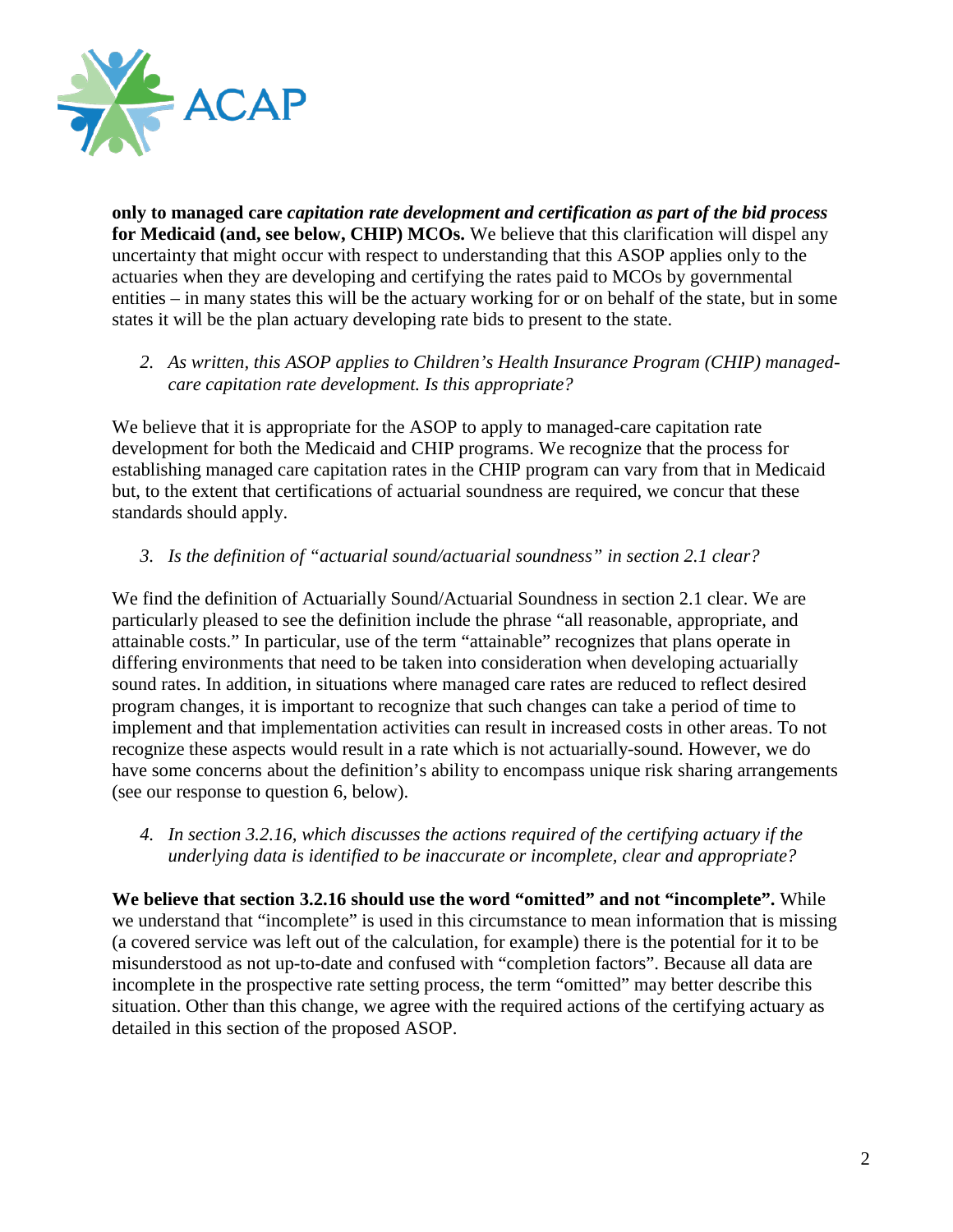

*5. Does the ASOP restrict practice inappropriately?*

We do not believe that the ASOP restricts practice inappropriately.

*6. Does this ASOP provide sufficient guidance to actuaries practicing in these areas?*

We believe that this ASOP provides sufficient guidance in most areas. However, some aspects of the ASOP, particularly the definition of Actuarially Sound/Actuarial Soundness (section 2.1) and Base Data (section 2.2) may not adequately address new and unique reimbursement models, including patient centered medical homes (PCMHs), accountable care organizations (ACOs), and bundled payments. As unique risk arrangements become more commonplace, actuaries will have to incorporate this information into the base data. While the proposed ASOP may be sufficient for the rate development process for many states and plans today, we believe that the document needs to address how to incorporate these unique risk sharing arrangements to maintain relevance and usefulness.

*7. Does this ASOP provide sufficient guidance to actuaries in identifying and addressing potential inconsistencies in the expectations of actuaries working for Medicaid MCOs and those actuaries working for State Medicaid Agencies?*

We feel that the proposed ASOP addresses the potential inconsistencies and expectations for actuaries working for MCOs and for State Medicaid Agencies well. The only potential confusion is how it applies to MCO actuaries in states in which plans are not involved in the rate-setting process, but the clarification we proposed in our response to Question 1 would address this.

# *Additional Comments*

*Section 3.1 – Overview* and *Section 3.2.12 – Risk Adjustment*

Section 3.1 states that the soundness opinion required by 42 CFR 438.6(c) applies to all contracted capitation rates, and that "the actuary is not certifying that the underlying assumptions supporting the certification are appropriate for an individual MCO." We understand that it is unrealistic to require an actuary to certify that each and every rate is appropriate for each and every MCO. However, issues such as adverse selection, particularly for community-based safetynet MCOs affiliated with local hospitals and health clinics, can result in rates that are inappropriate for some plans when there is no mechanism to adjust for this issue. While many, but not all, states use risk adjustment to make rates appropriate for specific plans (as detailed in Section 3.2.12 of the proposed ASOP), current risk adjustment methodologies often lack the data quality, robustness and sensitivity on the extreme ends of the spectrum to effectively do so in all cases. **Therefore, we recommend that Section 3.1 of the ASOP explicitly state that rates should be made appropriate for each individual MCO through an actuarially sound risk**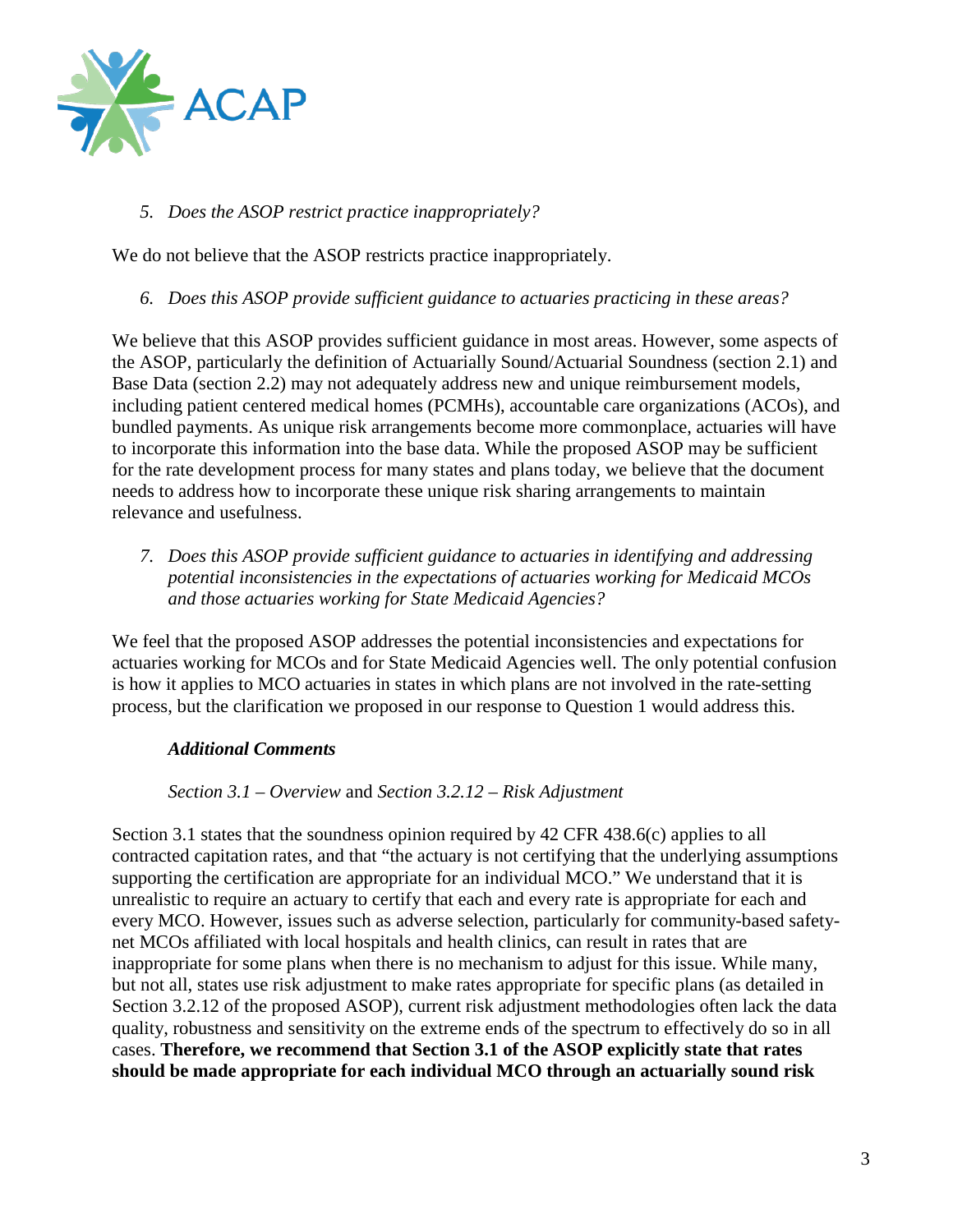

### **adjustment process that is robust enough to reflect variations among the populations MCOs serve and the quality of data used.**

Section 3.2.12 of the ASOP, in conjunction with ASOP number 45, The Use of Health Status Based Risk Adjustment Methodologies, addresses risk adjustment. We appreciate the inclusion of the fact that the use of a risk adjustment methodology should be influenced by program enrollment procedures that may affect differences in risk across MCOs or among populations used to develop the rates and to which the rates will be applied. **We recommend that Section 3.2.12 of the ASOP should go further, requiring actuaries to take the data quality, sensitivity and robustness of the risk adjustment model used by the state into consideration when certifying rates in order to adequately address adverse selection and other factors, including the provider network composition and payment rates, that can dramatically affect the composition of an MCO's enrollees. To the extent that the risk adjustment methodology does not fully address these issues, particularly for very high-cost or very lowcost beneficiaries, the actuary should use a rate development model that appropriately addresses these issues.**

# *Section 3.2.14 – Performance Withholds/Incentives*

We were pleased to see the inclusion of Section 3.2.14 in the proposed ASOP. Currently, there are situations in which rates are established that are dependent upon the MCO earning back most or all of the withhold for the rate to fall within the actuarially sound range. Oftentimes, the requirements to earn back such a withhold are not reasonable and attainable, resulting in a rate that is not actuarially sound. We believe that Section 3.2.14 addresses this concern well and makes it clear that for a rate to be actuarially sound, it must still fall within the actuarially sound range with the withhold excluded.

### *Section 3.2.5 – Covered Services*

Section 3.2.5 of the proposed ASOP states that the capitation rate should only include covered (i.e., state plan) services, with the option to include non-state plan services if they are provided in lieu of a state plan service. This section further states that enhanced or additional services (defined in Section 2.6) should not be included in the rate development. While we understand that this is drawn from regulation  $(42 \text{ CFR } 438.6(c)(4)(ii)(A))$ , we are concerned that the definitions of state plan services (Section 2.17) and enhanced or additional services (Section 2.6) could cause confusion.

MCOs frequently provide non-traditional, patient-centered services that are not listed in the state plan to improve care and reduce costs that would otherwise be covered by state plan services. A classic example is providing air conditioning units to individuals with asthma or congestive heart failure, which has been demonstrated to reduce emergency department and inpatient utilization,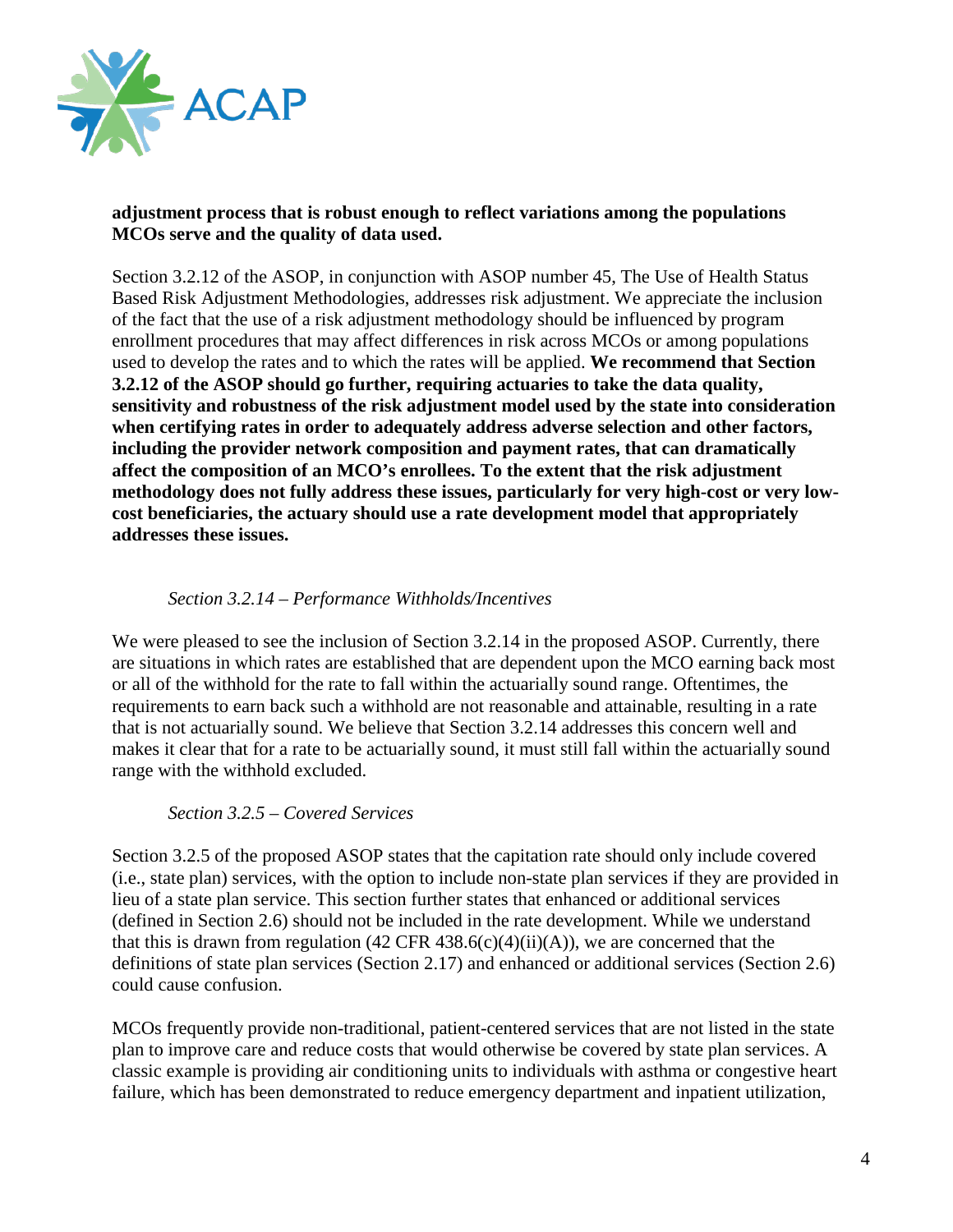

save money, and improve health outcomes. In our view, such a program/activity should be included in the capitation rate as a non-state plan service provided in lieu of a state plan service, because the emergency department visit and resulting medical care would have been a covered Medicaid benefit.

The opportunity for MCOs to provide non-medical services that impact health will only grow as MCOs take on populations with more complex needs since they are the most likely to benefit significantly from such services. The ability to use innovative, patient-centered services for the long-term supports and services population is particularly important, as non-medical expenditures to keep individuals in their homes improves patient choice and reduces costs associated with more-intensive health care services, including those of long-term care facilities.

Because "non-state plan service provided in lieu of a state plan service" is never defined, we are concerned that some actuaries may view a program like the one described previously to be an enhanced or additional service that should not be included in the capitation rate, while maintaining the assumptions about the savings and reduced utilization the program had previously achieved in the base data. **To ensure that MCOs are able to use innovative, nontraditional programs that obviate the need for or reduce medical costs (such as the air conditioner in the example above) and improve patient care, we believe that Section 3.2.5 should include clarification that such programs should be included in rate development as a non-state plan service provided in lieu of state plan services.**

Additionally, there is a need to clarify what enhanced or additional services are. Based on the examples provided in the definition in Section 2.6, we believe that a better term would be "valueadded services" which plans explicitly negotiate with the state to provide above and beyond the contracted state plan services.

In addition, regardless of the ASOP's final guidance on this issue, we believe that the example currently used in the explanation of what an enhanced or additional service is (Section 2.6) – that of Non-Emergency Transportation – is problematic. Given the nature of the other services referenced in this section, we believe that the drafters meant non-emergency transportation to be Non-Emergency *Medical* Transportation or NEMT, which is required to be provided to any Medicaid enrollee who is in need of the service. While it is true that NEMT can be provided either as a medical service or as an administrative cost, it is required to be provided when needed and should, to the extent that a MCO has a contract to provide this service, be included in any actuarially-sound rate. We recommend, therefore that this example be removed from this Section.

### *Section 3.2.1 – Form of the Capitation Rates (Single Rate or Capitation Rate Ranges)*

While we understand that different states and actuaries prepare rates in different ways, we are concerned that states frequently, year-after-year, choose to pay the rate at the bottom of the rate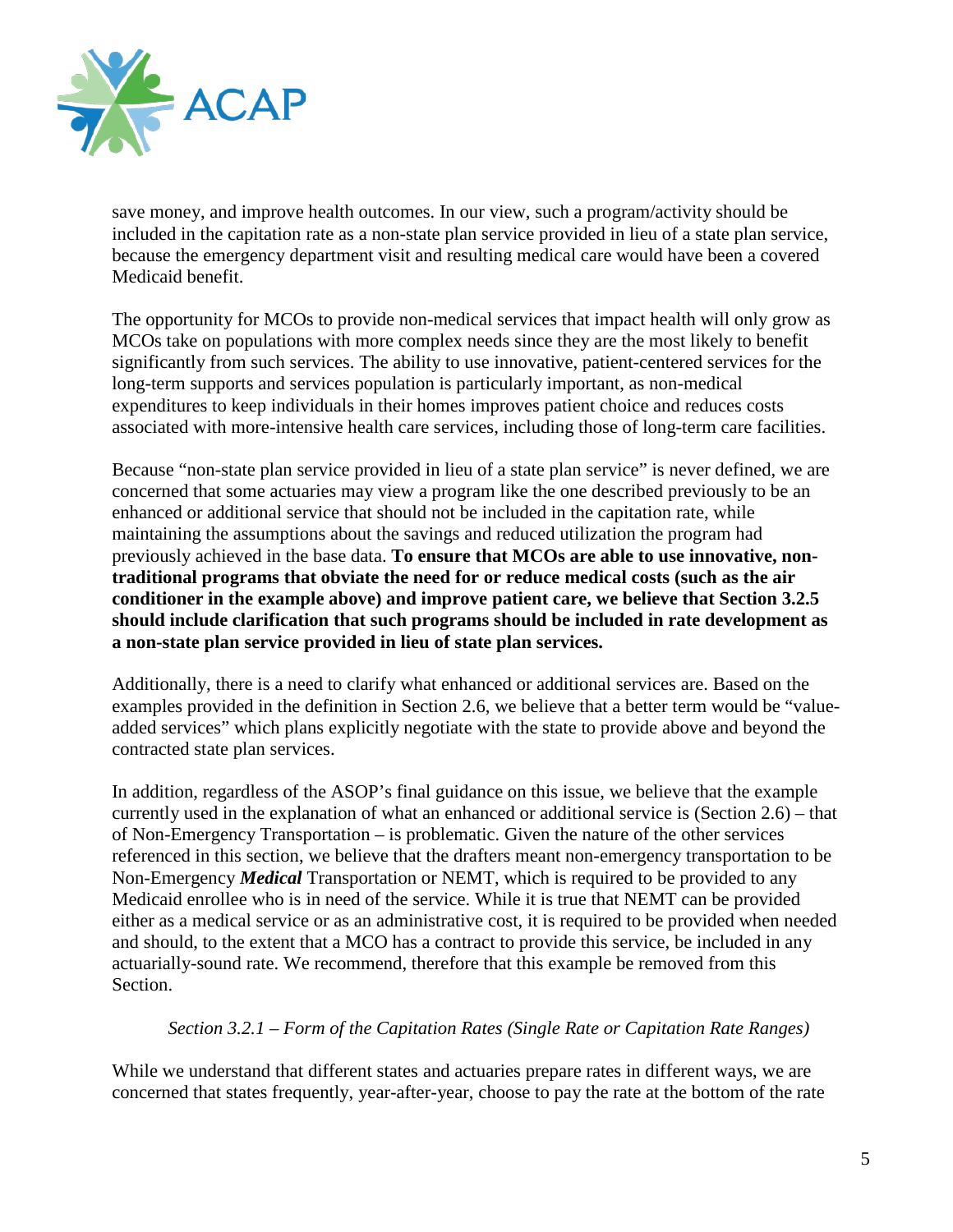

range. Rate ranges arise from the fact that reasonable actuaries will have differing opinions on future factors that affect the rate. This would suggest that the midpoint of the range, especially on rates over many years, is the best estimate. Thus, consistently paying only the lowest bound of the range creates rates that are no longer actuarially sound. For this reason, **we recommend including guidance to actuaries who certify rate ranges to communicate that the best estimate of an actuarially sound rate is the midpoint.** We also recommend that the ASOP require actuaries to provide the state sufficient information such that the state is able to justify their decision about what rate within the range to pay, and the effect of such state decisionmaking over multiple years.

### *Section 3.2.11 – Non-Medical Expenses*

In Section 3.2.11 medical management costs are listed as a type of administrative expense. **However, ACAP and our member plans strongly believe that medical care and case management costs should be included as medical expenses. Such services are crucial to improving and maintaining the health and wellbeing of health plan members.** Furthermore, the ASOP includes medical and care management expenditures in the definition of Minimum Medical Loss Ratio in Section 2.11. In addition, case management costs are routinely considered medical expenses in other settings. For example, the Patient Protection and Affordable Care Act and subsequent regulations define medical expenses for the purpose of calculating Medical Loss Ratio for Qualified Health Plans as claims plus quality improvement activities, which include care and case management, as well as taxes, licensing and regulatory fees. All of these definitions appear to contradict the definition of administrative expenses as used in this Section and we recommend modifying the definition to be consistent with these other references.

### *Section 3.2.3 – Rebasing and Updating of Rates*

This section outlines several of the major changes that can occur when updating rates, and recognizes that one of the decisions that actuaries need to make is whether to update rates or rebase them. **We recommend that this section be amended to specifically reference that actuaries should consider the impact of any program or benefit changes which may have occurred or which are scheduled to occur**. This issue has become increasingly germane as plans begin to see the impacts of program and benefit changes which are resulting from implementation of the Affordable Care Act.

### *Section 3.2.7.f – Other Base Data Adjustments: Program, Benefit, or Policy Adjustments*

**We recommend that Section 3.2.7.f should explicitly mention changes in medical practice, including newly approved drugs and devices, as a situation in which base data and capitation rates may need to be adjusted.** When costly new treatments become available in the middle of a rating period and are not included in the base data, the financial impact on MCOs can be devastating and corrective action is needed within a reasonable time period, not during the